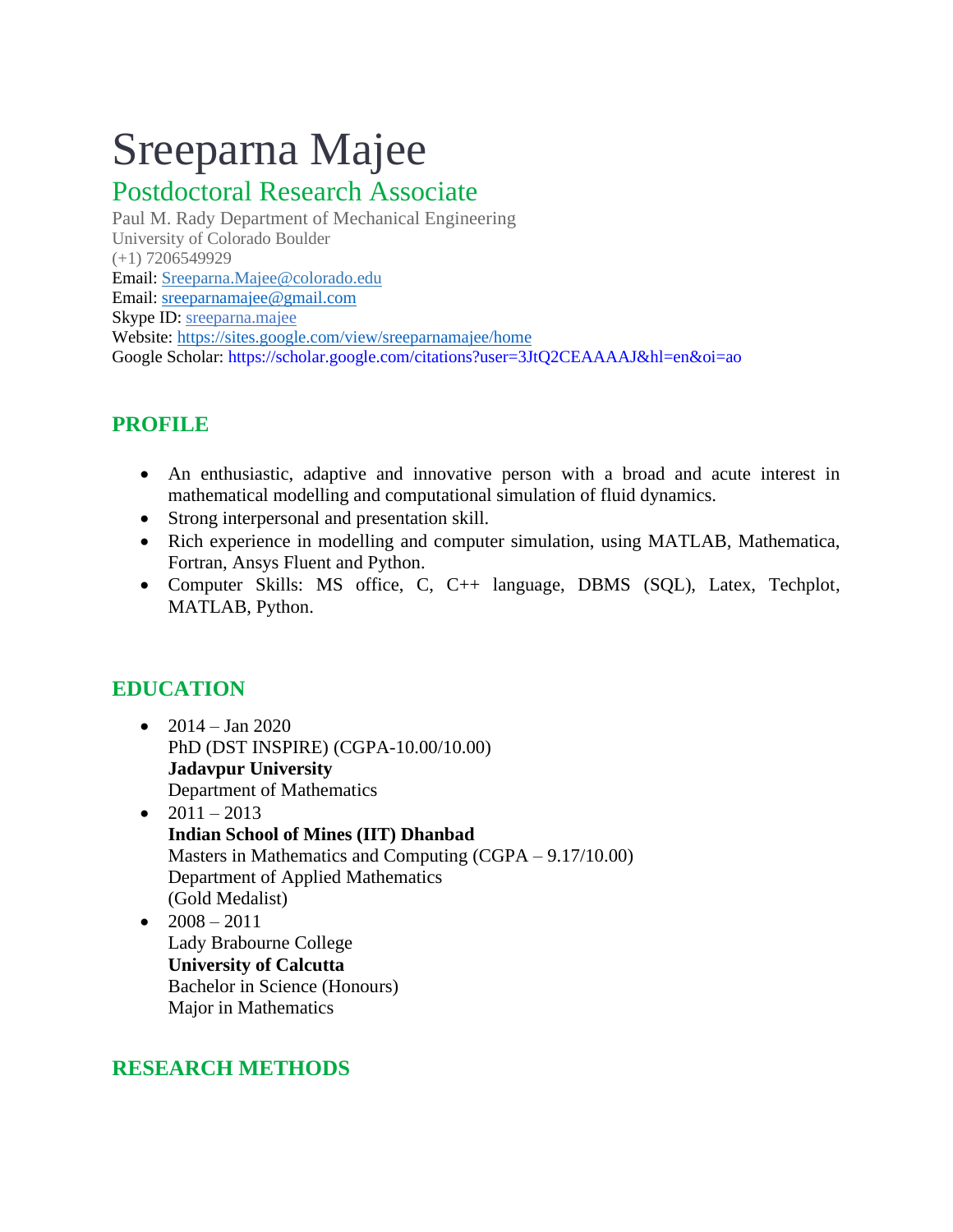- Team lead in experimental and mathematical study of flow dynamics and bacterial deposition pattern in an evaporating sessile droplet.
- Mathematical modelling of the trajectory and evaporation dynamics of spherical droplet dynamics moving in air having internal vortex flow.
- Experimental expertise in micro-PIV, fluorescence microscopy of sessile droplet.
- Mathematical modelling of deposition of bacteria in a sessile droplet by smoluchowski equation.
- CFD modelling by SIMPLE method (FVM) in arteries carrying blood considering porous media.
- Modelling drug delivery system in blood stream infused with magnetic nanoparticles.
- Hyperthermic treatment to cardiovascular diseases.
- CFD modelling of human arterial geometry and finding symptoms and solutions for cardiovascular diseases.
- 2D Flow simulation with Matlab 8.0, 14.0a, Fortran 77, Ansys Fluent.
- Internal and external boundary layer simulation.
- Geometry building, Meshing with Ansys Fluent, Matlab.
- Heat Flow Simulation.
- Finite difference method using Crank-Nicolson/Alternating Direction Implicite scheme.
- Analysis of flow streamlines and simulation using Techplot 10.
- Literature review and writing of research papers.

## **RESEARCH EXPERIENCE**

#### **Department of Mechanical Engineering, Indian Institute of Science-** *Research Associate*

JANUARY 2020 – APRIL 2022

- CFD investigation of vortex interaction with spherical droplet moving in the air ejected due to respiratory actions.
- Numerical investigation of trajectory and heat and mass transfer of droplet dynamics moving in air having aerodynamic drag.
- Team lead in computational and experimental investigation of the flow of bacteria in a sessile droplet and predicting its pathogenesis.

#### **Department of Mathematics, Jadavpur University***- Senior Research Fellow*

NOVEMBER 2016 – JANUARY 2020

- CFD investigation of blood considered as porous media in a wavy channel by SIMPLE technique.
- Working with magnetic nanoparticles combined with drugs which are injected in the human artery which is directed to the diseased part through external magnetic field.
- Heat transfer is induced in the cancer affected tissue to enhance the heat to result in coagulative necrosis.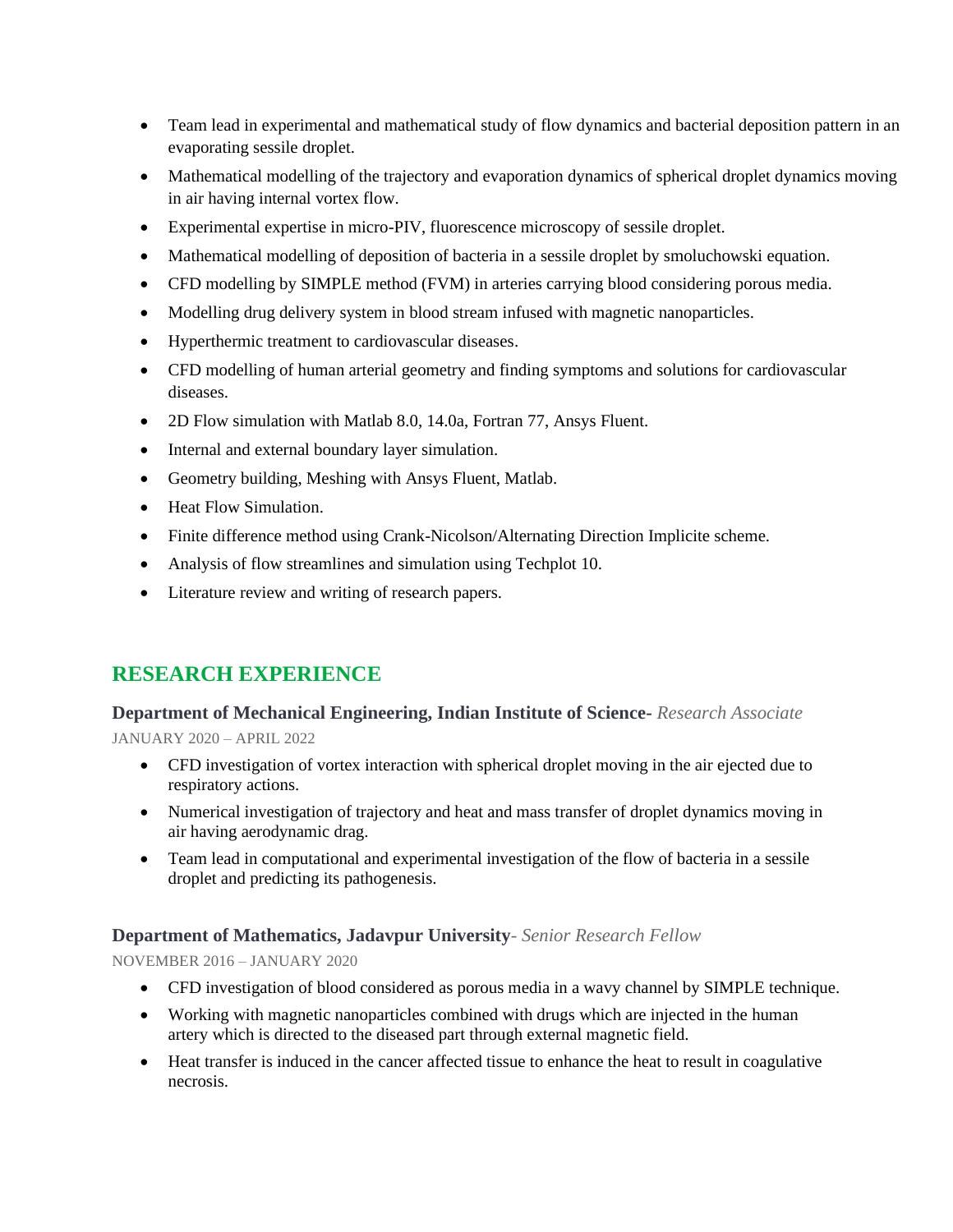- Studied the magnetic interaction with blood flow in minimizing the disturbance in wall shear stress in diseased artery having abdominal aortic aneurysm.
- CFD simulation of a non-Newtonian fluid with porous boundary walls having external magnetic effect using Fortran 77 and Matlab 8.0, 2016a.
- Studied the flow phenomenon and heat transfer in the bifurcated artery especially in the regions of deposition of cholesterol.
- Participate in Project discussion and Presentations in different international conferences.

#### **Department of Mathematics, Jadavpur University***- Junior Research Fellow*

NOVEMBER 2014 - OCTOBER 2016

- Computational simulation of blood in a sinusoidally oscillating wavy walled artery having magnetohydrodynamic effect.
- Direct Numerical Simulation of magnetohydrodynamic flow of blood and heat transfer and study the streamline and isothermal contours done in Techplot 10.
- Studied the flow pattern and wall shear stress of pulsatile, magnetohydrodynamic blood taking viscosity to be temperature dependent under whole body vibration.

#### **Department of Mathematics, Jadavpur University***- Post Graduate Summer Intern*

MAY 2012 - JULY 2012

- Simulation of Hydromagnetic flow of water with non-uniform viscosity in a stretching sheet with a particular angle having the effects of thermal radiation and chemical reaction with the help of finite difference scheme.
- Published a paper on the above mentioned topic.

## **TEACHING EXPERIENCE**

#### **Sri Shikshayatan College, University of Calcutta**

#### **Lecturer**

November 2019- January 2020 Bachelor Degree in Mathematics

#### **Jadavpur University, Department of Metallurgical Engineering**

#### **Teaching Assistant**

Differential Calculus, First semester, 2015-2016 Differential Calculus, First semester, 2016-2017

### **CERTIFICATIONS**

**Python Basics, University of Michigan Coursera**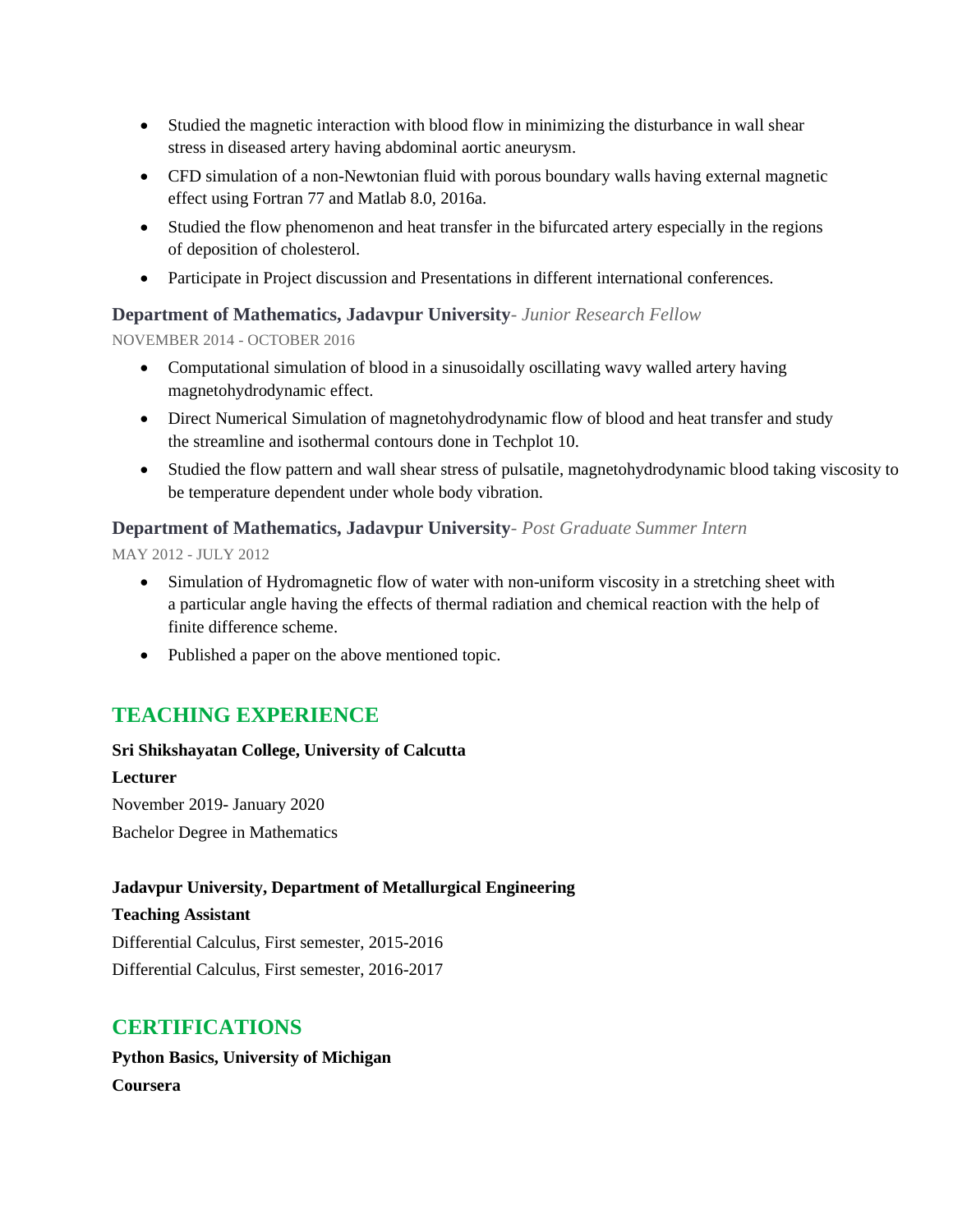July2021

## **PUBLICATIONS**

#### **Journals**

- **Sreeparna Majee**, A. Saha, S. Chaudhuri, D. Chakrabortty, S. Basu, Two-dimensional mathematical framework for evaporation dynamics of respiratory droplets, **published** in **Physics of Fluids** (AIP) 33(10) 103302.
- **Sreeparna Majee,** A.R. Chowdhury, R. Pinto, A, Chattopadhyay, A.N. Agharkar, D. Chakrabortty, S. Basu, [Spatiotemporal evaporating droplet dynamics on fomites enhances long](https://scholar.google.com/citations?view_op=view_citation&hl=en&user=3JtQ2CEAAAAJ&sortby=pubdate&citation_for_view=3JtQ2CEAAAAJ:Tyk-4Ss8FVUC)  [term bacterial pathogenesis,](https://scholar.google.com/citations?view_op=view_citation&hl=en&user=3JtQ2CEAAAAJ&sortby=pubdate&citation_for_view=3JtQ2CEAAAAJ:Tyk-4Ss8FVUC) **published** in **Communications Biology**(Nature) 4, 1173 (2021).
- **Sreeparna Majee**, S. Maity, G.C. Shit, D.K. Maity, [Spatio-temporal evolution of](https://scholar.google.com/citations?view_op=view_citation&hl=en&user=3JtQ2CEAAAAJ&sortby=pubdate&citation_for_view=3JtQ2CEAAAAJ:Y0pCki6q_DkC)  [magnetohydrodynamic blood flow and heat dynamics through a porous medium in a wavy-walled](https://scholar.google.com/citations?view_op=view_citation&hl=en&user=3JtQ2CEAAAAJ&sortby=pubdate&citation_for_view=3JtQ2CEAAAAJ:Y0pCki6q_DkC)  [artery,](https://scholar.google.com/citations?view_op=view_citation&hl=en&user=3JtQ2CEAAAAJ&sortby=pubdate&citation_for_view=3JtQ2CEAAAAJ:Y0pCki6q_DkC) **published** in **Computers in Biology and Medicine** (Elsevier) 135(2021) 104595.
- **Sreeparna Majee,** G C Shit: Modeling and Simulation of Blood Flow with Magnetic Nanoparticles as Carrier for Targeted Drug Delivery in the Stenosed Artery, **published** in **European Journal of Mechanics/ B Fluids**.(Elsevier) 83(2020) 42-57.
- G C Shit, **Sreeparna Majee**: Magnetic field interaction with blood flow and heat transfer through diseased artery having Abdominal Aortic Aneurysm, **published** in **European Journal of Mechanics/ B Fluids** (Elsevier) 71(2018) 1-14.
- G C Shit, **Sreeparna Majee**: Computational modelling of MHD blood flow and heat transfer enhancement in a slowly varying arterial segment, **published** in **International Journal of Heat and Fluid Flow** (Elsevier) Vol 70, 2018, Pages 237-246.
- G C Shit, **Sreeparna Majee**: Computational Modeling of MHD Flow of Blood And Heat Transfer In The Overlapping Stenosed Arterial Segment, **published** in **Indian Society for Heat and Mass Transfer, digital library,** 2017, DOI: 10.1615/IHMTC-2017.160, Pages 103-110.
- **Sreeparna Majee**, G C Shit: Numerical investigation of MHD flow of blood and heat transfer in a stenosed arterial segment, **Published** in **[Journal of Magnetism and Magnetic Materials](http://www.sciencedirect.com/science/journal/03048853)** (Elsevier) Vol [424,](http://www.sciencedirect.com/science/journal/03048853/424/supp/C) 2017, Pages 137–147.
- G C Shit, **Sreeparna Majee**: Pulsatile flow of blood and heat transfer with variable viscosity under magnetic and vibration environment, **Published** in **[Journal of Magnetism and Magnetic](http://www.sciencedirect.com/science/journal/03048853)  [Materials](http://www.sciencedirect.com/science/journal/03048853)** (Elsevier) Vol 388, 2015, Pages 106–115.
- G C Shit, **Sreeparna Majee**: Hydromagnetic flow over an inclined non-linear stretching sheet with variable viscosity in the presence of thermal radiation and chemical reaction, **Published** in *Journal of Applied Fluid Mechanics* Vol 7, No. 2, 2013, pp-239-247.

#### **Book chapters**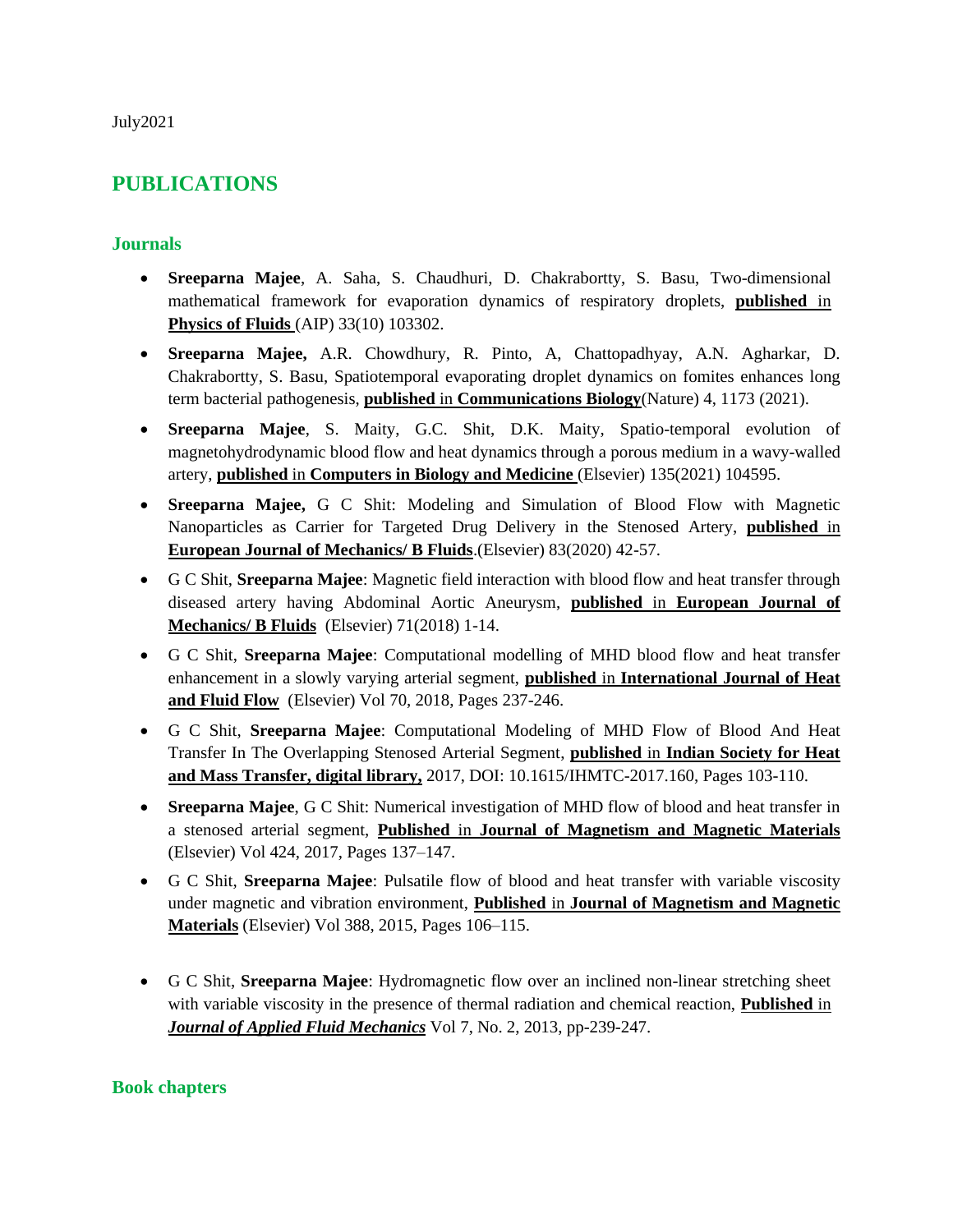- A. Saha, **Sreeparna Majee**, S. Chaudhuri, S. Basu, Ch-11: Evaporation and Precipitation Dynamics of a Respiratory Droplet, in Drying of Complex Fluid Drops: Fundamentals and Applications, ed David Brutin, Khelil Sefiane, **Royal Society of Chemistry, 2022.**
- GC Shit, **Sreeparna Majee,** Effect of Magnetic Field on Blood Flow, published in Safety and Biological Effects in MRI, eMagRes, **John Wiley & Sons**, Ltd, Volume 9, Pages 133-160.

## **CONFERENCES/WORKSHOPS**

- Presented poster entitled "**Numerical simulation of blood flow in a straight artery under the influence of magnetic field**" at Comsol Multiphysics Conference, Bangalore, 2014.
- Presented paper entitled "**Unsteady MHD flow of blood and heat transfer with variable viscosity under the influence of periodic body acceleration**" in the National Conference on Emerging trends in physics of Fluids and Solids, 2015, Department of Mathematics, Jadavpur University.
- Presented paper entitled "**Direct Simulation of arterial blood flow and heat transfer in the presence of magnetic field"** in the National Conference on Emerging trends in physics of Fluids and Solids, 2016, Department of Mathematics, Jadavpur University.
- Attended a four day workshop on "Fluid Mechanics: Modelling, Analysis and Computation" and hands-on training on ANSYS-FLUENT which is being organized at IIT Patna from 14th-17th, July 2016.
- Presented paper entitled "**Computational modelling of blood flow and heat transfer enhancement in a slowly varying arterial segment under magnetic environment**" in International conference on Computational mathematics and statistics, January 24-26,2017 organised by Banasthali University, Rajasthan, India and Universiti Putra Malaysia, Malaysia.
- Presented paper entitled "**Magnetohydrodynamic blood flow and heat transfer through diseased artery having abdominal aortic aneurysm**" in International conference in conjunction with 14<sup>th</sup> Biennial conference of Indian Society of Industrial and Applied Mathematics (ISIAM), February 2-4, 2018 organised by Guru Nanak Dev University, Amritsar, India.
- Presented paper entitled "**Blood flow and heat transfer simulation through artery having abdominal aortic aneurysm under magnetic condition**" in International conference in Emerging trends on Applied mathematics and Mechanics, June 18-22, 2018 organised by Jagiellonian University, Krakow, Poland.
- Presented paper entitled "**Numerical investigation of magnetohydrodynamic blood flow and heat transfer through artery having abdominal aortic**" in International conference on Applied and Computational Mathematics, November 23-25, 2018 organised by Indian Institute of Technology, Kharagpur, India.
- Presented paper entitled "**Modeling and simulation of blood flow with magnetic nanoparticles**  as carrier for targeted drug delivery in the stenosed artery" in The 106<sup>th</sup> Indian Science